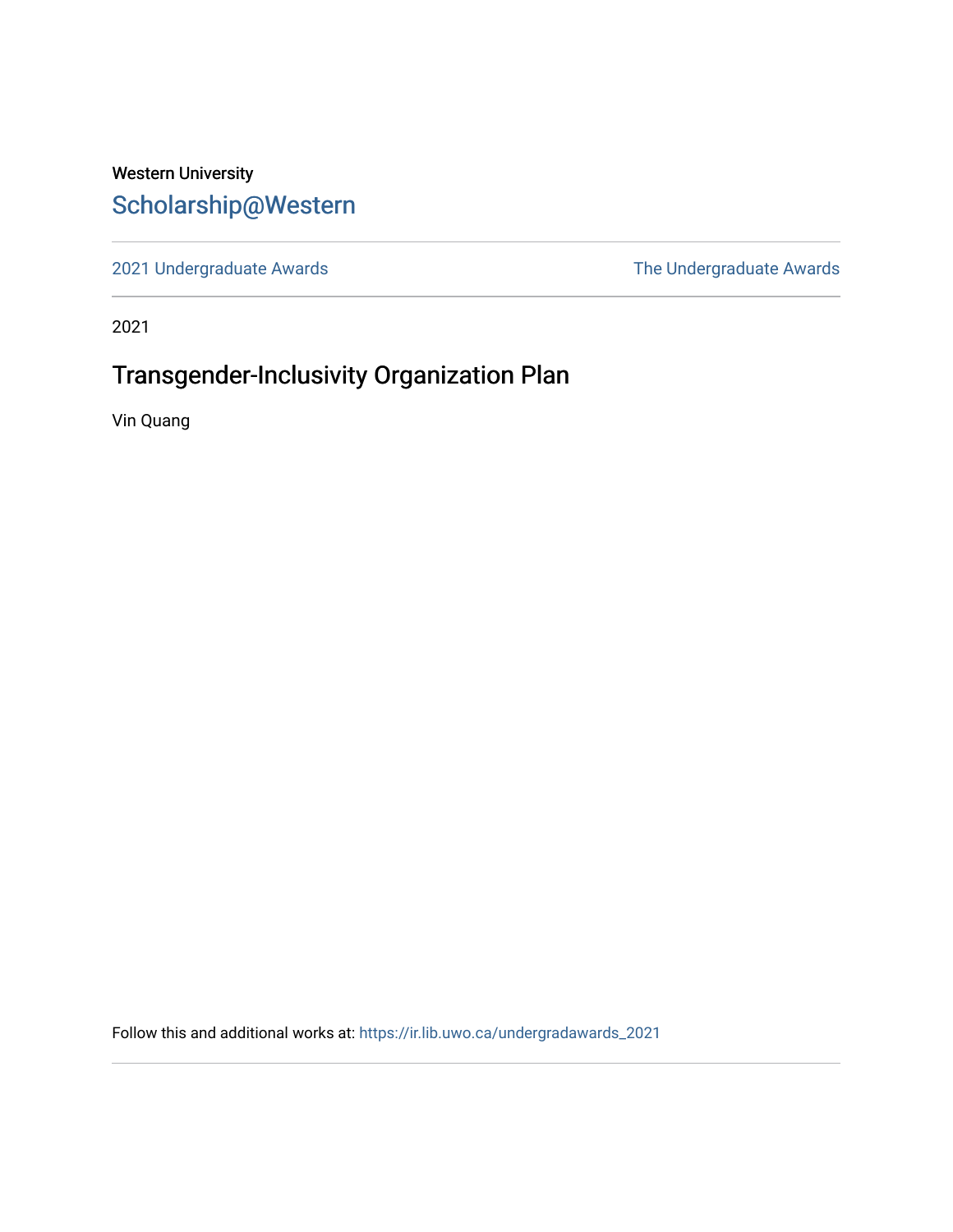#### Transgender-Inclusivity Organization Plan

*Please note that for the purpose of submitting an anonymous entry, the name of the public health organization will be removed and replaced with X.*

#### **Note from Author**

Before diving into the transgender-inclusivity organization plan, I would like to acknowledge that the concept of a gender binary, consisting of only male and female, is a social construct that became normalized through colonization. Societies across the world, including First Nations on Turtle Island, embraced gender diversity prior to European colonization. Twospirit peoples, an umbrella term used to describe Indigenous individuals who carry both male and female spirits, were seen as gifted, and they often became knowledge keepers and healers (Rainbow Resource Centre, 2014). Many First Nations respected two-spirit people as fundamental components of society, as gender and sexuality were often tied with one's role in cultural and spiritual systems (Hunt, 2016). However, as a result of colonial efforts to assimilate Indigenous peoples, two-spirit individuals became marginalized and erased (Hunt, 2016). Common language to discuss gender, including the language used in this plan, is born from a colonized lens. As **X** works towards reconciliation, it is essential to incorporate Indigenous ways of knowing into the organization's work and Indigenize **X**'s understanding of gender.

#### **Background**

Although every individual has a gender identity and unique gender expression, many institutional norms and practices assume that being cisgender, meaning that one's gender identity aligns with their sex assigned at birth, is the default. As a result, transgender people often face systemic discrimination and prejudice. The term transgender is used to describe a person whose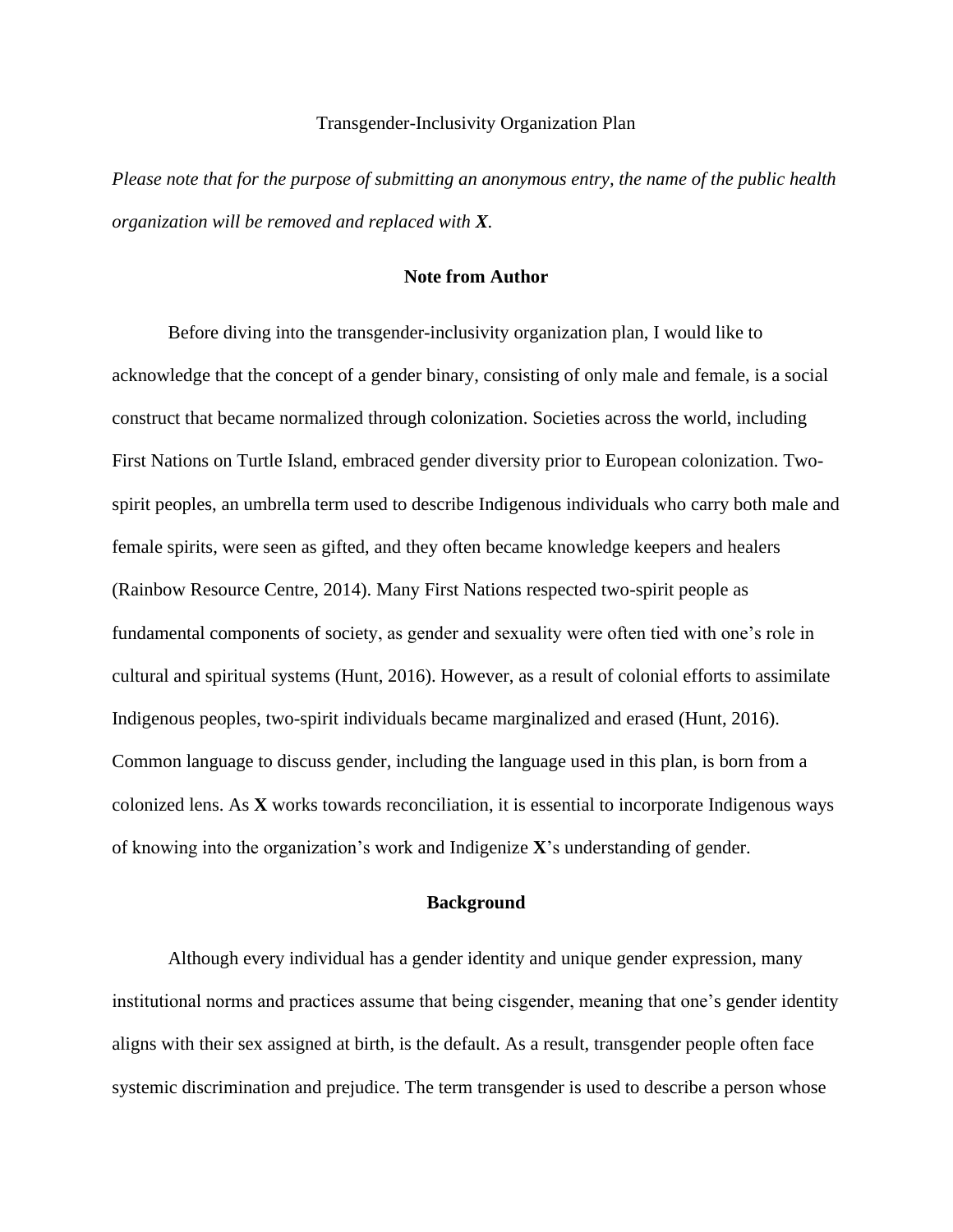gender identity does not align with their sex assigned at birth. Transgender people do not necessarily have to identify with a binary gender (i.e. male or female); non-binary gender identities, such as genderfluid and agender, can also fall under the term transgender, as they often differ from an individual's sex assigned at birth.

Transgender people in Ontario often face barriers in regard to accessing healthcare; a study by Giblon and Bauer (2017) showed that over 40% of transgender Ontarians have reported an unmet healthcare need. Barriers preventing transgender people from accessing appropriate healthcare include "avoidance of healthcare, refusal of care, difficulties getting referrals, lack of provider information on trans issues, and uncomfortable or problematic interpersonal interactions" (Bauer et al., 2009, p. 359). As Health Equity is a Foundational Standard for public health in Ontario, it should be every public health unit's goal to decrease health inequities and create opportunities for everyone to attain their full health potential (Ministry of Health and Long-Term Care, 2018). Therefore, it is the responsibility of **X** to evaluate their services and programs, as well as policies, to ensure that the organization intentionally supports transgender clients and eliminates barriers that prevent transgender clients from accessing health services.

On the other front of promoting inclusivity, **X** cannot claim to support transgender people without supporting the organization's transgender employees. The health unit must evaluate how to create and maintain an inclusive and equitable work environment for transgender employees. Approximately 70% of transgender employees in Canada have experienced receiving unwanted and inappropriate behaviours at their workplaces (Statistics Canada, 2020). Refusal to hire, privacy violations, harassment, as well as physical and sexual violence on the job are common occurrences and experienced at even higher rates by racialized transgender people (James et al., 2016). Without transgender-inclusive policies, organizations cannot adequately address barriers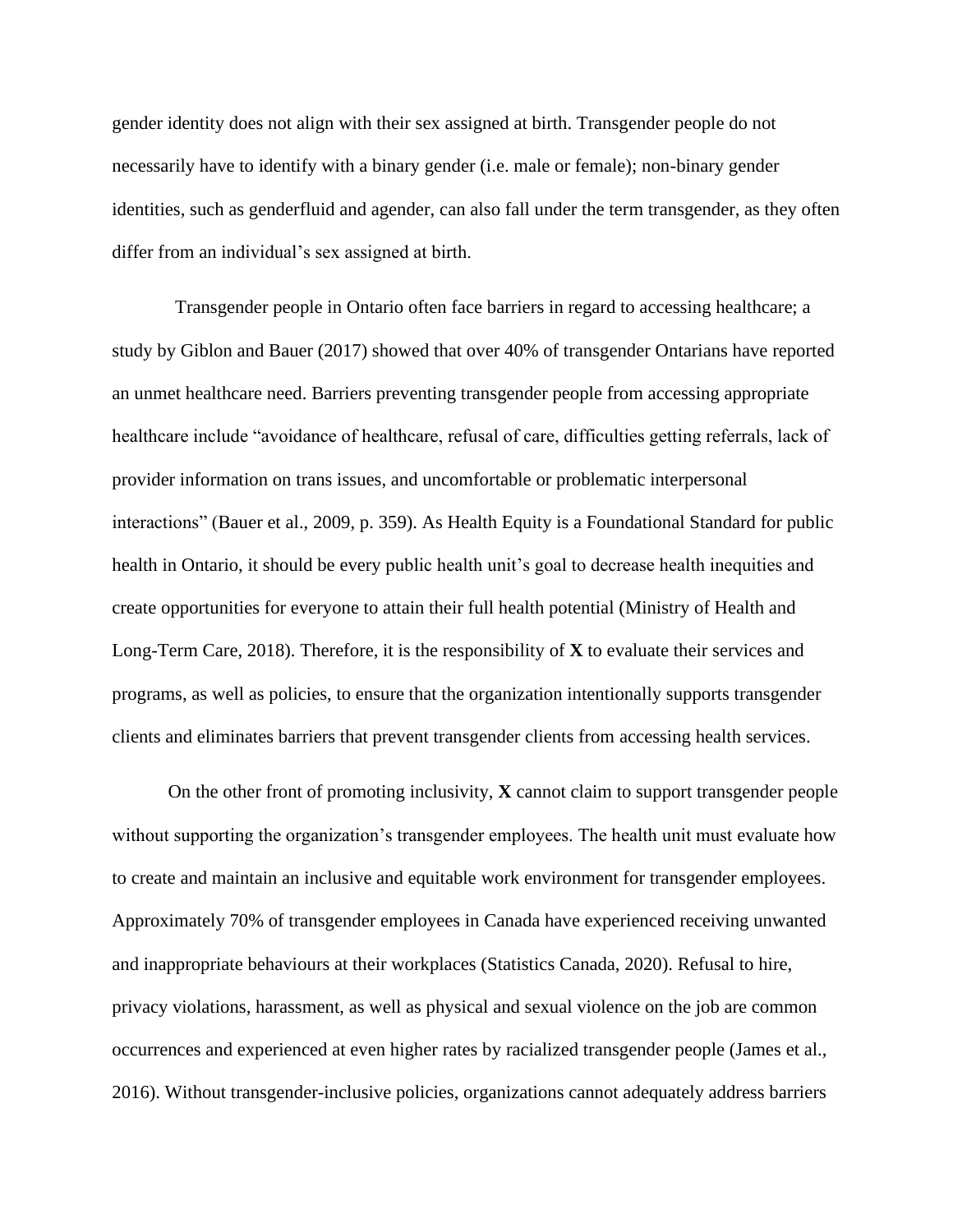and unsafe work environments for their transgender employees (Bauer et al., 2011). Furthermore, inclusive policies must be supported by inclusive attitudes from all employees to foster a healthy work environment (Bauer et al., 2011). As dictated by the Ontario Human Rights Code (1990), every person has the right to equal treatment at their workplace without discrimination or harassment because of their gender identity and expression. **X** must commit to making this the reality for transgender employees.

While many organizations across Canada, including the **X**, have anti-discrimination policies that include gender identity and gender expression, only a fraction of these organizations have specific plans that aim to equitably support transgender staff and clients. **X** currently does not have a specific transgender inclusivity plan. The lack of policies that support transgender individuals, as well as the lack of awareness that such policies are even necessary, are forms of institutional erasure (Ontario HIV Treatment Network, 2017). By not proactively creating accountable spaces, transgender people are unanticipated and ultimately, unsupported. This organization plan, created by the Health Equity and Indigenous Reconciliation Team, will be an evidence-informed guide to implement equitable practices and policies supporting transgender staff and clients at the **X**.

#### **Summary**

This organization plan will be informed by existing policies, research, and best practice guidelines, as well as community consultations. The plan will provide recommendations to promote transgender inclusivity on two fronts – inclusivity of transgender clients and of transgender employees. Although the recommendations are separated, it should be noted that the two sections are, by nature, related to one another.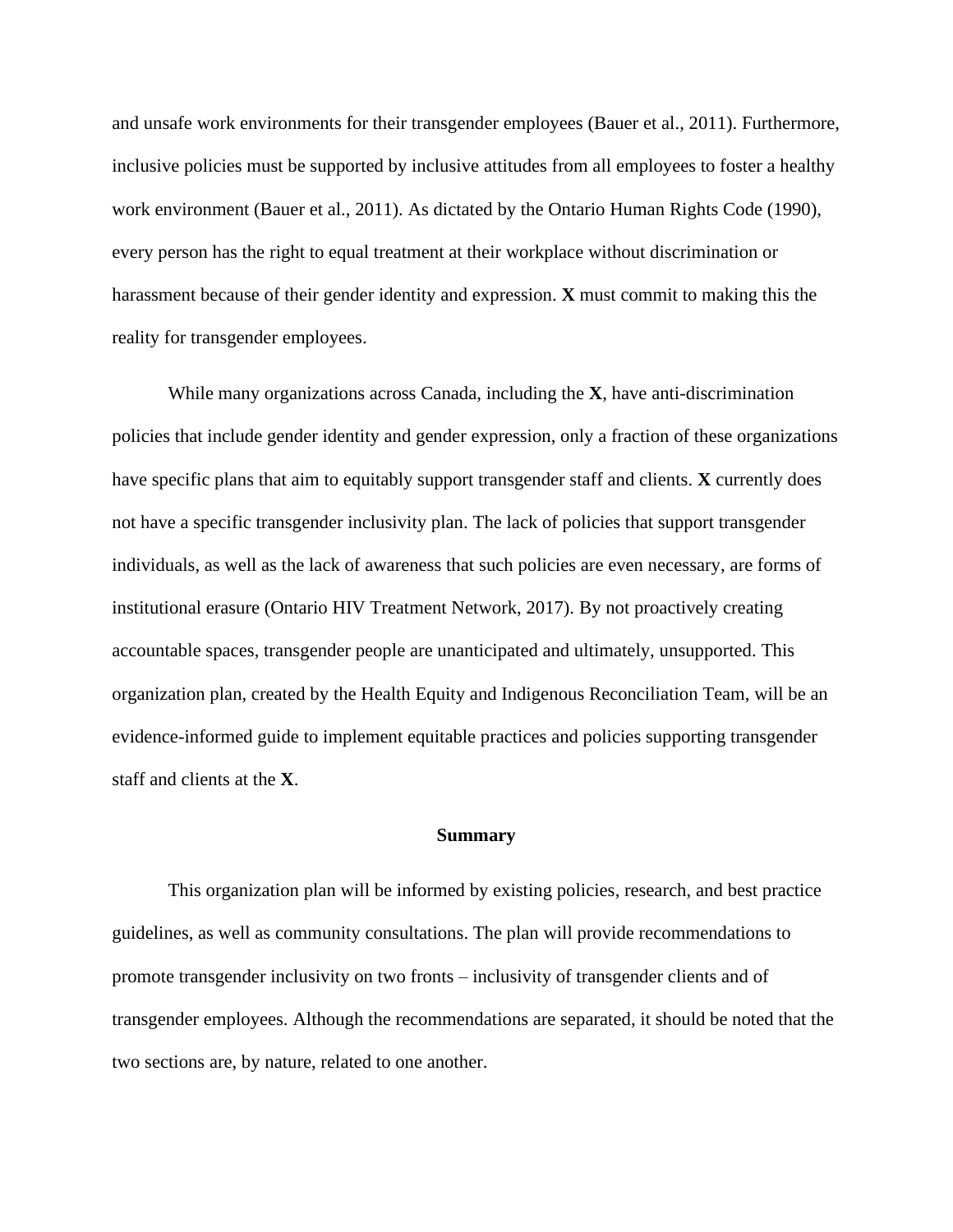Recommendations to promote inclusivity of transgender clients will explore:

- Names and Pronouns Identification and Usage
- Visibility
- Staff Training
- Gendered Language

Recommendations to promote inclusivity of transgender employees will explore:

- Recruitment and Hiring
- Names and Pronouns Identification and Usage
- Supporting Gender Transitions
- All-Gender Washrooms

Volunteers and students should be included in the implementation of the recommendations for promoting inclusivity of transgender employees, if applicable.

## **Promoting Inclusivity of Transgender Clients**

### **Names and Pronouns Identification and Usage**

The privilege of being referred to accurately by one's name and pronouns is often taken for granted. Referring to someone by their name is a sign of respect and value. Pronouns are equally as important, as they are used frequently in replacement of an individual's name. Through the process of completing bureaucratic applications, such as intake and referral forms, many transgender people have their identities erased (Bauer et al., 2009). Bureaucratic processes that lack an option to input clients' name, if different than their legal name, as well as an inclusive gender section are harmful. Transgender clients have reported feeling uncomfortable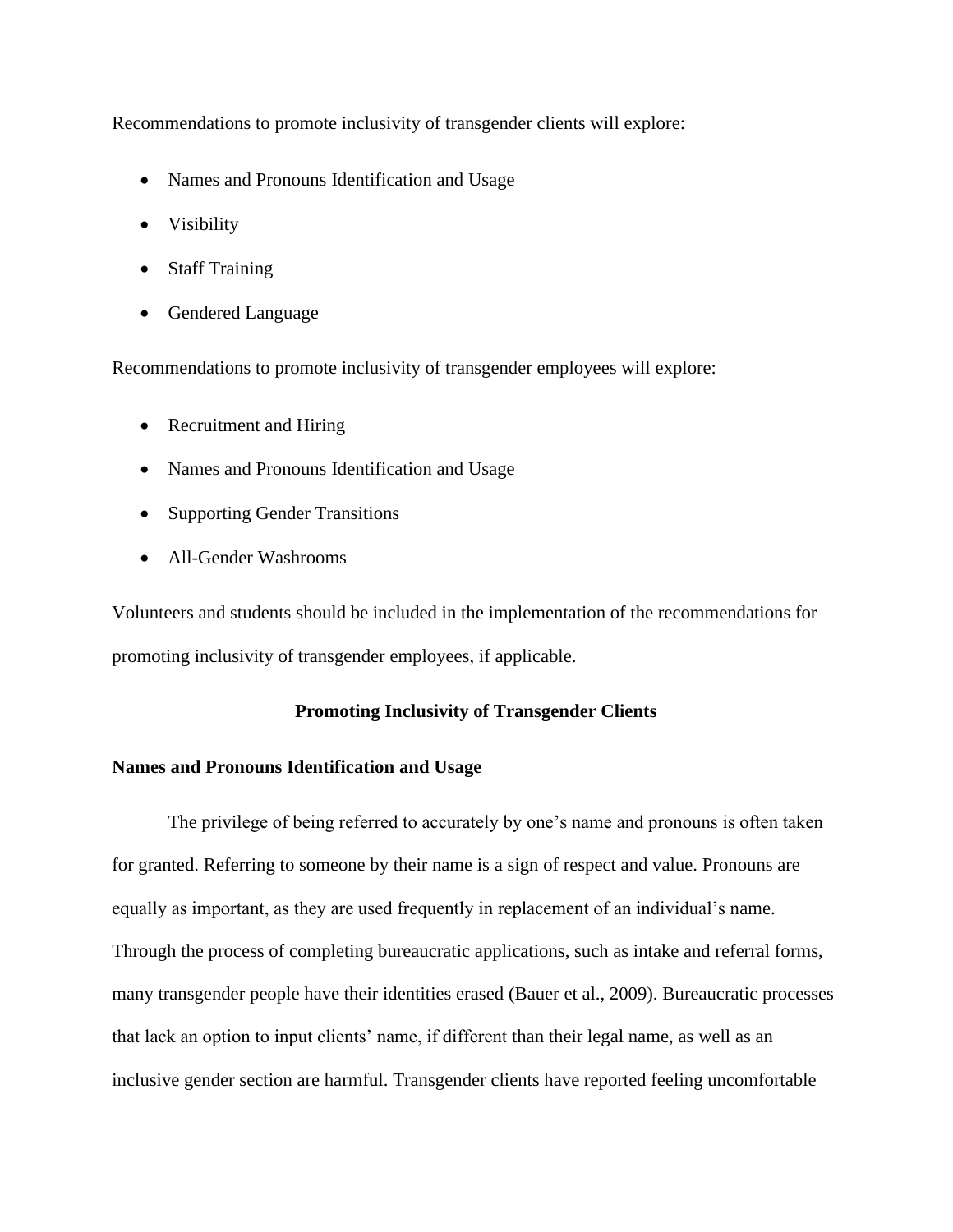when filling out gender-binary forms which negatively impacts their experiences with healthcare (Ontario HIV Treatment Network, 2017). Furthermore, the lack of an option for clients to identify their pronouns will inevitably result in clients being misgendered by **X** staff members.

**X** needs to create clear, accessible, and inclusive processes for clients to identify their name, gender, and pronouns. It is also important that **X** staff members receive training on how to appropriately identify and use clients' names and pronouns. Additionally, the training should normalize **X** staff members introducing themselves with their own name and pronouns.

*Recommendation 1:* Update intake and referral forms to include the following:

- A section for client's name, if different than legal name.
- A section to identify client's pronouns
- An updated gender section that includes "non-binary" as a gender option as well as an "other" option for clients to write their gender identity

*Recommendation 2:* Update digital systems and databases to be able to include client's name (if different than legal name), pronouns, as well as inclusive gender options. Ensure that chosen names are used for clients whenever possible.

*Recommendation 3:* Provide training to all staff members regarding how to appropriately identify and utilize clients' names and pronouns, as well as how to normalize introducing themselves with their own name and pronouns. Staff members must understand that names and pronouns can change, as well as how to appropriate support and empower clients throughout the transition.

#### **Visibility**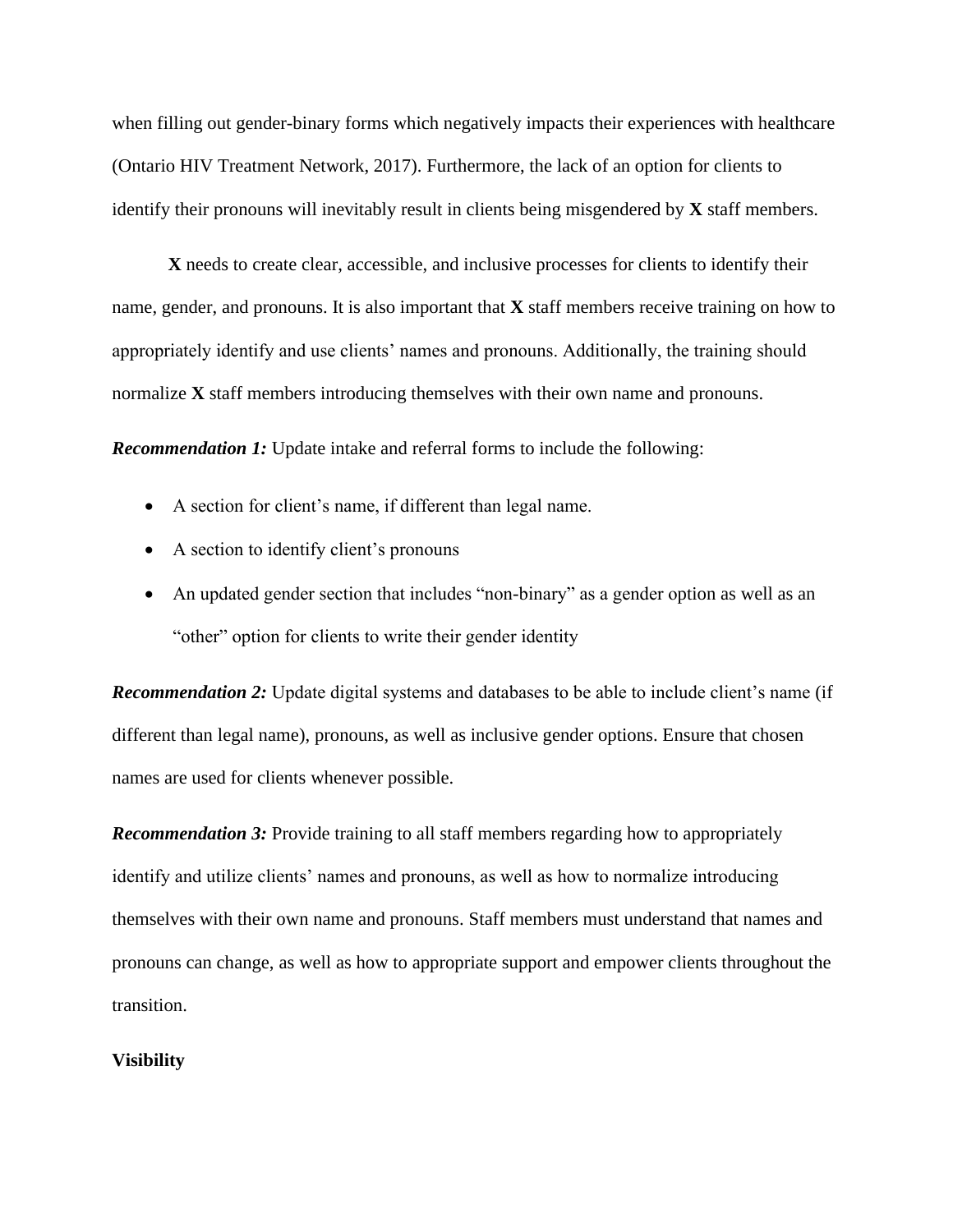Although demonstrating visible support for transgender people holds little value if an organization lacks structural support, it is an important step to promote inclusion of transgender clients. Organizations that have an absence of transgender-friendly posters, displays, and/or pamphlets creates an environment in which transgender people may not feel safe to disclose their gender identity (Ontario HIV Treatment Network, 2017). The lack of transgender-friendly informational displays is also a barrier for transgender clients to learn about their unique health issues (e.g. pap smears for transgender men). **X** currently does not have transgender-friendly displays at neither the **LOCATION A** or **LOCATION B**. Aside from physical displays of visible support for transgender people, **X** should also consider the organization's online presence, such as its website and social media.

*Recommendation 4:* Put up visible displays of transgender inclusivity at **X**'s **LOCATION A** and **LOCATION B**. Displays can include education pamphlets or posters (e.g. promoting pap smears for transgender men). Pronoun buttons, stickers of the transgender flag, or transgender art are additional options.

*Recommendation 5:* Include a transgender health section on the **X** website stating that **X** is dedicated to providing trans-inclusive care, as well as provide examples on how the **X** is working towards becoming trans-inclusive. The section should include transgender health resources.

#### **Staff Training**

Interpersonal interactions between **X** staff members and transgender clients can be harmful to the clients if staff members have not received appropriate training on how to be inclusive of transgender individuals. Several studies have show that transgender clients are frequently put in a position in which they feel that they need to educate their healthcare provider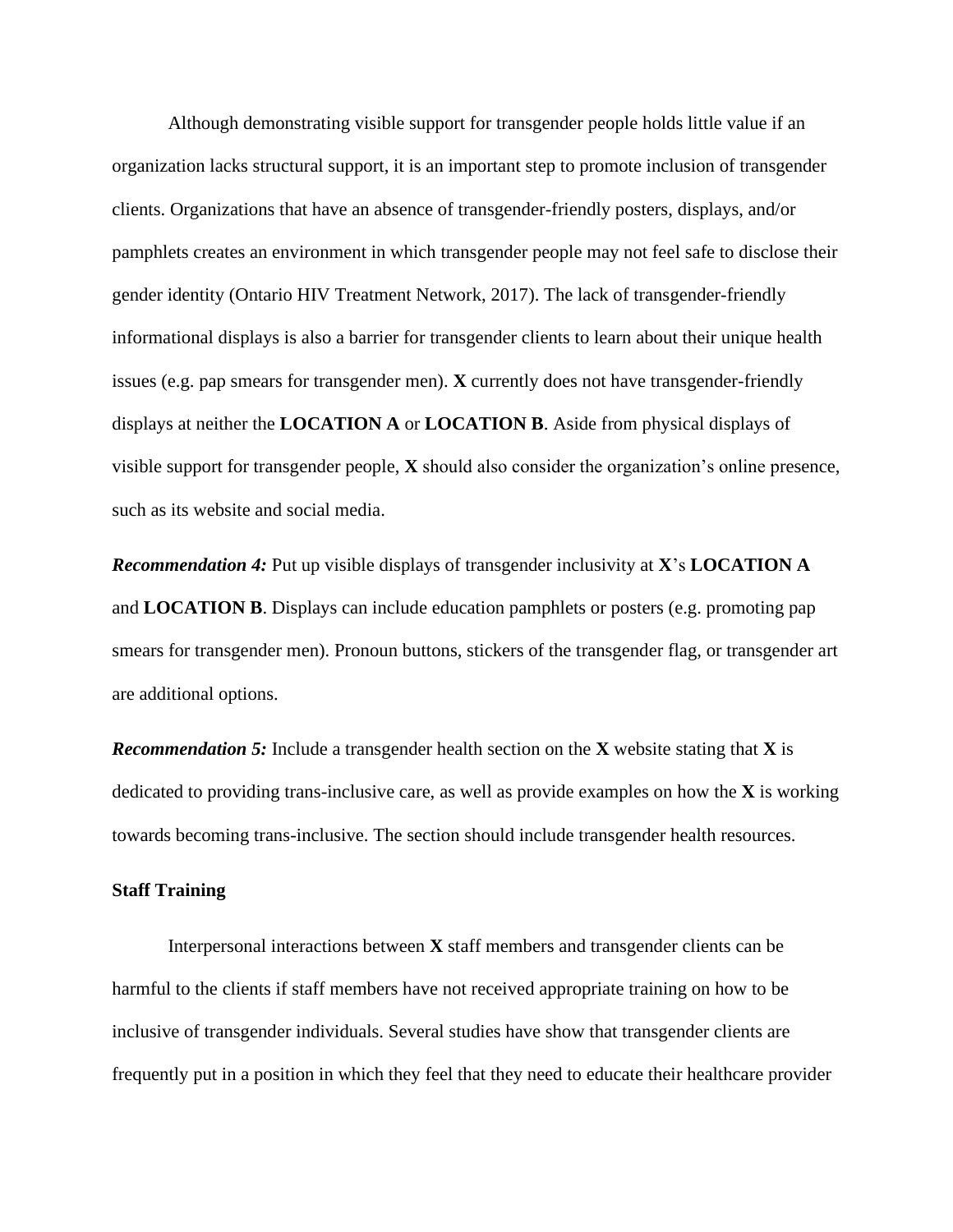on transgender-related topics and issues (Ontario HIV Treatment Network, 2017). Transgender clients are also often asked unnecessary questions about their gender identity when seeking unrelated care. Healthcare professionals have an evident lack of knowledge about transgenderrelated topics; this issue must be addressed by providing staff members with orientation and ongoing training.

The lack of knowledge and awareness from healthcare professionals could also result in transgender clients being discriminated against. Subtle acts of discrimination, such as being misgendered, "may be more common than overt discrimination, but both forms of discrimination may have detrimental effects on transgender individuals accessing care or feeling excluded from care" (Ontario HIV Treatment Network, 2017, p. 5). Although **X** has anti-discrimination policies, staff members may be unaware that they are discriminating against transgender individuals due to their lack to awareness. Once again, this issue needs to be addressed with appropriate staff training.

*Recommendation 6:* Mandate training for all staff specifically about transgender inclusivity. The module should cover topics of gender identity, historical and contemporary barriers that transgender clients face, as well as how staff members can challenge their biases and support transgender clients.

*Recommendation 7:* Offer ongoing professional development opportunities to staff members regarding how to better support transgender clients. Hire transgender people to facilitate professional development.

#### **Gendered Language**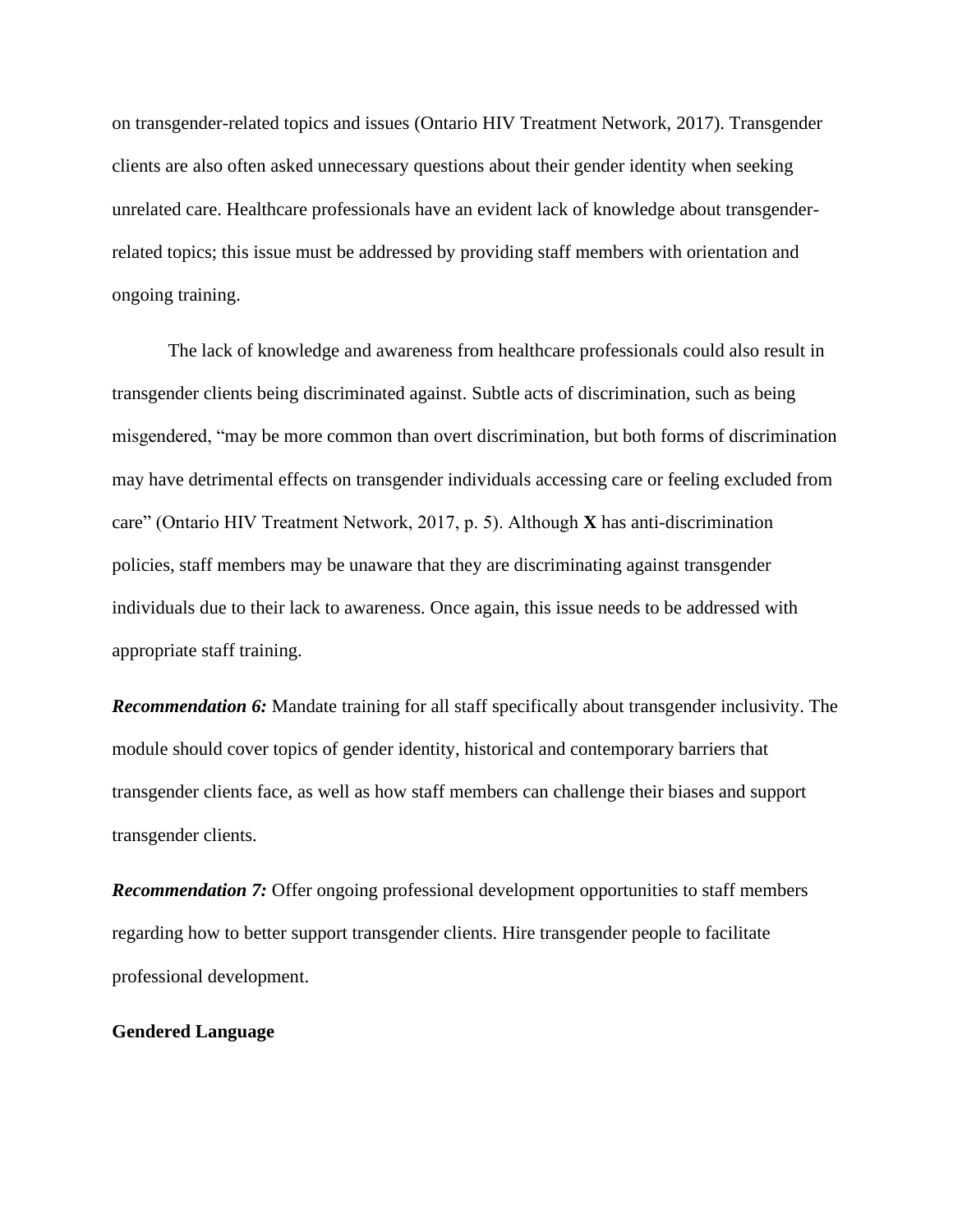"Language reflects and reinforces our attitudes . . . [w]hen we evaluate our language, we examine more deeply the assumptions that frame our work" (Moseson et al., 2020, p. 1067). Gendered language is present across the **X**, often without many people having a second thought about it. However, gendered language harms transgender clients. Clients who don't identify as a cisgender woman are put in a stigmatizing and uncomfortable situation when they utilize clinics that only have pamphlets and posters with language exclusively targeting cisgender women (Moseson et al., 2020). Electronic medical records also often utilize gendered language and lack inclusive options, such as prompting transgender men to have up-to-date pap smears or providing different lab value reference ranges specific for transgender clients (Moseson et al., 2020). **X** staff members can perpetuate the usage of gendered language as well. For example, staff members may assume the gender of clients who use "women's" services (e.g. birth control clinics, breastfeeding programs) and misgender clients (Moseson et al., 2020). Nurses and physicians working at the Sexual Health Clinic may ask clients about their sexual partners while assuming that the partners are cisgender, which can be misinforming. These uncomfortable and harmful situations, compounded with the lack of accessible information on transgender-specific health needs, lead to transgender individuals not seeking nor receiving the care that they require.

*Recommendation 8:* Review **X** policies, forms, posters, pamphlets, and staff training materials for gendered language. Examine if gendered language is necessary and remove if it is not determined necessary.

#### **Promoting Inclusivity of Transgender Employees**

#### **Recruitment and Hiring**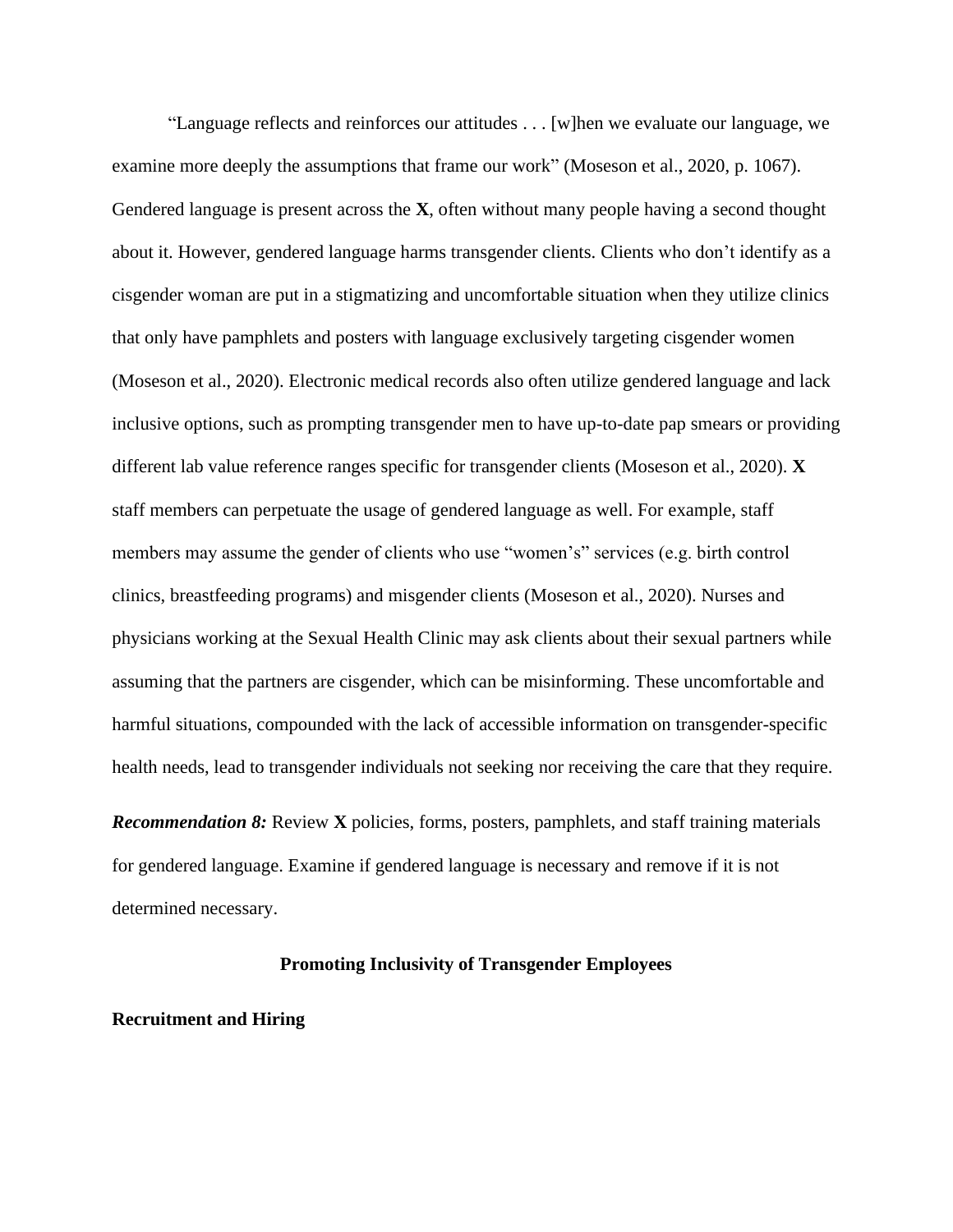**X**'s Employment Systems Review as part of the Diversity and Inclusion Assessment has provided robust recommendations for equitable recruitment and hiring processes. However, there are additional factors to consider for becoming more transgender-inclusive in these processes.

In relation to recruitment, Pride at Work Canada (2018) has found that over 60% of LGBTQ2+ people would feel more comfortable applying to an organization if they publicized all LGBTQ2+ related policies and/or stated that they are LGBTQ2+ friendly on job postings. Furthermore, it is important that recruitment materials clearly indicate that an employee's gender identity and expression will be respected (Bauer et al., 2011). Recruitment materials should also indicate that applicants whose legal name does not correspond with their chosen name will be supported throughout the hiring processes. Additional factors to consider are if recruiters are trained in being transgender-inclusive and if **X** is using their partnership with community-based organizations that support transgender communities to help with recruitment.

In relation to hiring, it is important for hiring managers to be trained in supporting applicants whose name and gender have changed throughout their education and employment history. Over a quarter of transgender people in Ontario reported to have, at least once, chosen not to provide references from a specific past employer because of their transition history (Bauer et al., 2011). Moreover, many transgender people may not have legally changed their name. **X** needs to create clear processes for applicants to identify their names and pronouns. Policies and processes that are inclusive towards transgender people need to be created to support hiring managers in equitably hiring new employees.

*Recommendation 9:* State in recruitment material that applicants whose legal name does not correspond with their chosen name will be supported throughout the hiring processes.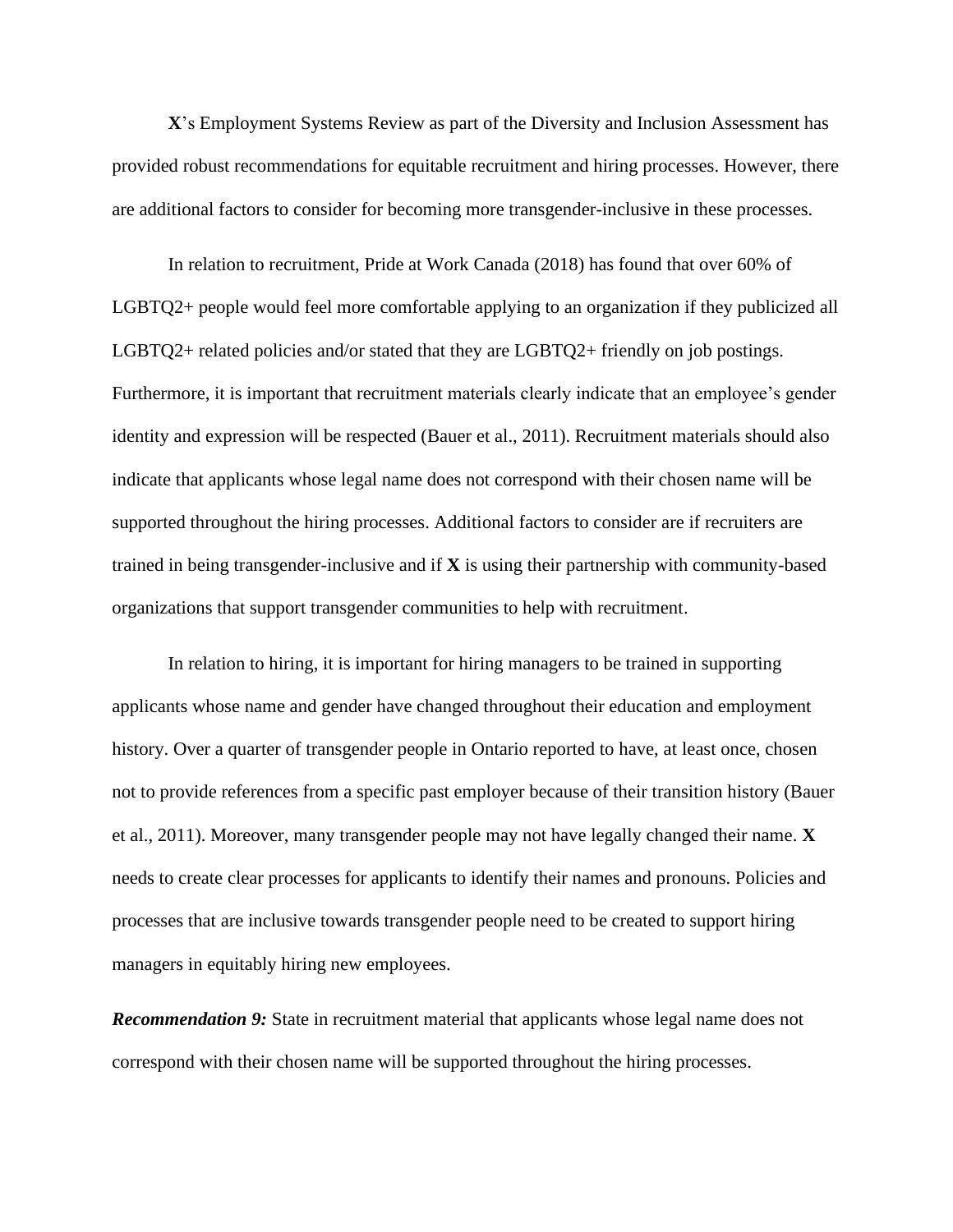**Recommendation 10:** Ask applicants what name and pronouns they would like to be referred to by as well as what name and pronouns their references know them by.

*Recommendation 11:* Provide training to hiring managers about equitable hiring practices for gender diverse applicants.

#### **Names and Pronouns Identification and Usage**

As of present, **X** does not have standardized processes for employees to identify their pronouns and change their name or pronouns in **X**'s data systems. There should be a clear process, such as an intake form, for employees to identify their name, if different from their legal name, as well as their pronouns. A model policy written by the Transgender Law Centre (2013) suggested that organizations create processes to efficiently change official records to reflect the employee's name and gender upon request. Some records, such as payroll, may require a legal name change, however most records do not. It is important to maintain privacy for transgender employees, especially those who have a different legal name on file, to ensure that they are consistently being referred to by their accurate name with exception of situations when using one's legal name is necessary. Intentional and/or persistent refusal to respect and utilize an employee's name and/or pronouns should constitute as harassment and be a violation of **X**'s antidiscrimination policies. To prevent misgendering and erasure of transgender identities, **X** should also normalize the introduction of pronouns alongside names.

*Recommendation 12:* Gather employee's name, if different than legal name, and pronouns upon hiring during intake process.

*Recommendation 13:* Standardized employee email signatures and business cards to include pronouns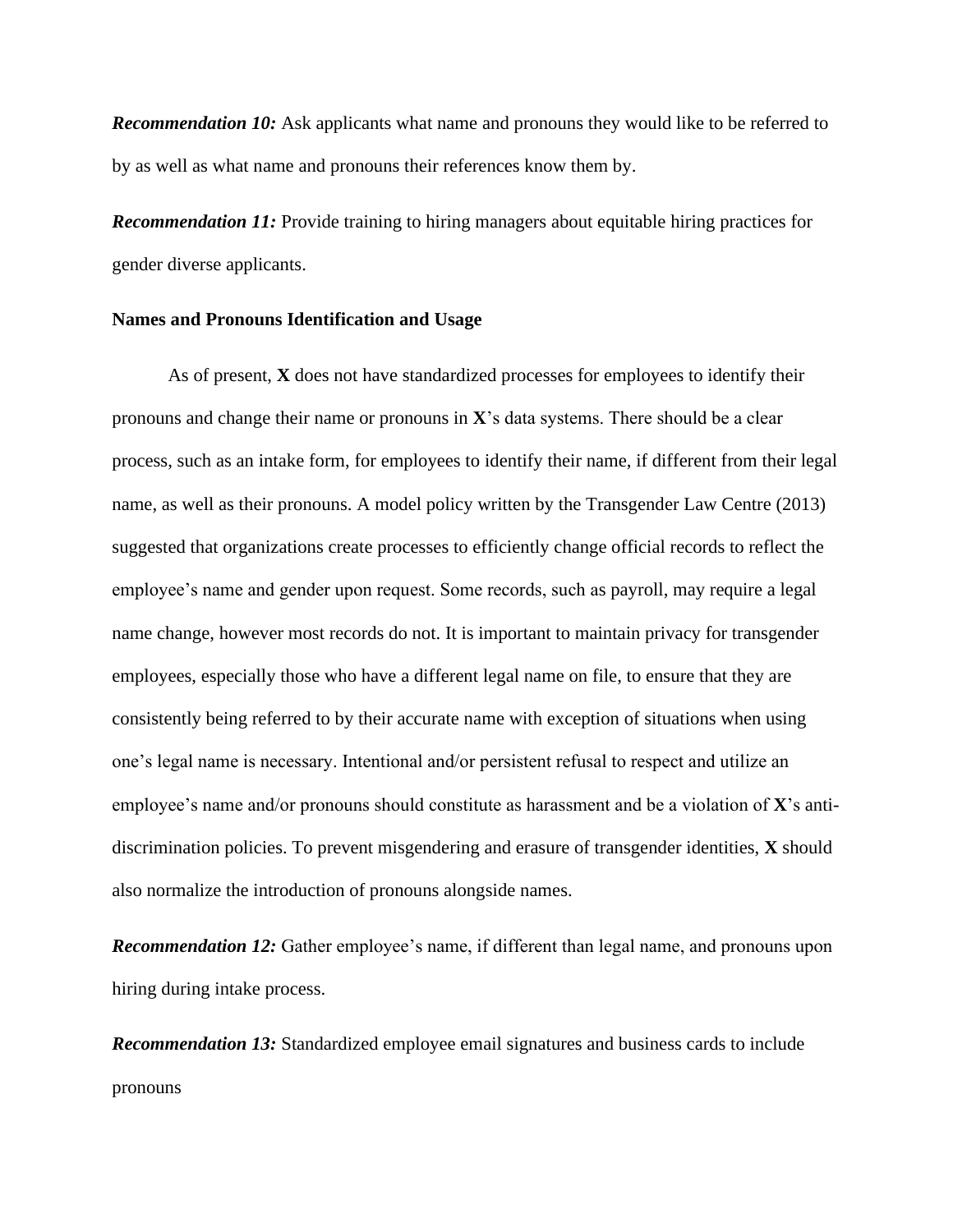*Recommendation 14:* Create a clear protocol outlining how an employee can change their name within **X**'s database, even without completing a legal name change (in all areas where possible)

#### **Supporting Gender Transitions**

Every transgender individual's transition will look different. Some transgender employees may already be medically transitioning when they are hired at the **X** and others may decide to begin medically transitioning after working at **X**. Many transgender people choose only to socially transition and not to medically transition at all. There are different ways to socially and medically transition. Transitioning for some individuals may involve set goals, while for others, is a fluid and dynamic process. As transitioning is not a cookie-cutter process, **X** should create guidelines that support every transgender employee's transition in a person-centred manner. This is supported and recommended in the Diversity and Inclusion Assessment's Employment Systems Review, as **X** is currently lacking a transition plan.

The Human Rights Campaign Foundation (2015) created a template for employee gender transition guidelines that highlights several important considerations for organizations. These considerations include:

- Establishing a first point of contact
- Providing training for managers and HR representatives
- Maintaining privacy and being person-centred
- Informing co-workers
- Changing names and pronouns
- Providing equitable health benefits
- Monitoring for signs of hostility from coworkers in a proactive manner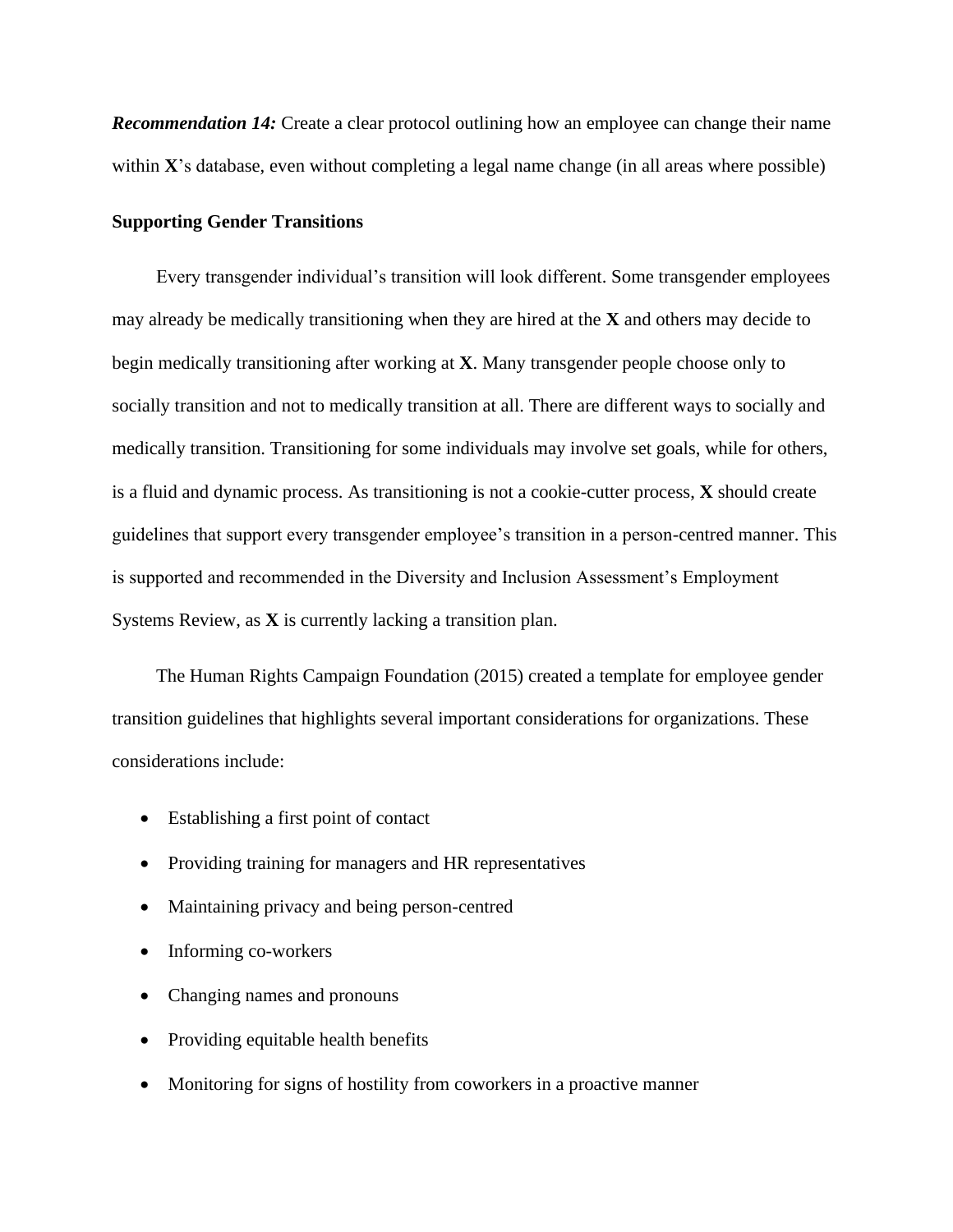#### • Checking in

The Transgender Law Centre (2013) stated that if an organization wishes to support their transgender employees, an important action would be to exclusively enter health insurance contracts that include coverage for gender transition-related care. Obtaining transition-related care can improve the physical health, mental health, and economic stability of transgender individuals (Transgender Law Centre, 2014; Human Rights Campaign Foundation, 2012). Furthermore, providing equitable health insurance can improve an organization's recruitment strategies to promote diversity (Transgender Law Centre, 2014). Specifically, the health insurance plan should explicitly cover transition-related care such as short-term medical leave, mental health benefits, pharmaceutical coverage (e.g. for hormone replacement therapy), and gender-affirming surgeries (Human Rights Campaign Foundation, 2012). Financial cost is often utilized as one of the main reasons for resistance against having equitable health insurance, however, the Transgender Law Centre (2014) argued that the high financial cost estimates are often inaccurate due to the lack of data from health insurance companies and assumption that all transgender people undergo costly surgeries (which is not reflective of the reality). Being prepared with accurate and thorough information to present to insurance companies will give organizations the greatest chance of success for negotiating equitable health insurance policies (Transgender Law Centre, 2014).

*Recommendation 15:* Create a transition plan that promotes decision-making and empowerment for transgender employees. Ensure that all managers and HR staff are familiar with the plan.

*Recommendation 16:* Ensure that transition-related health coverage is covered in **X**'s employee benefits plan.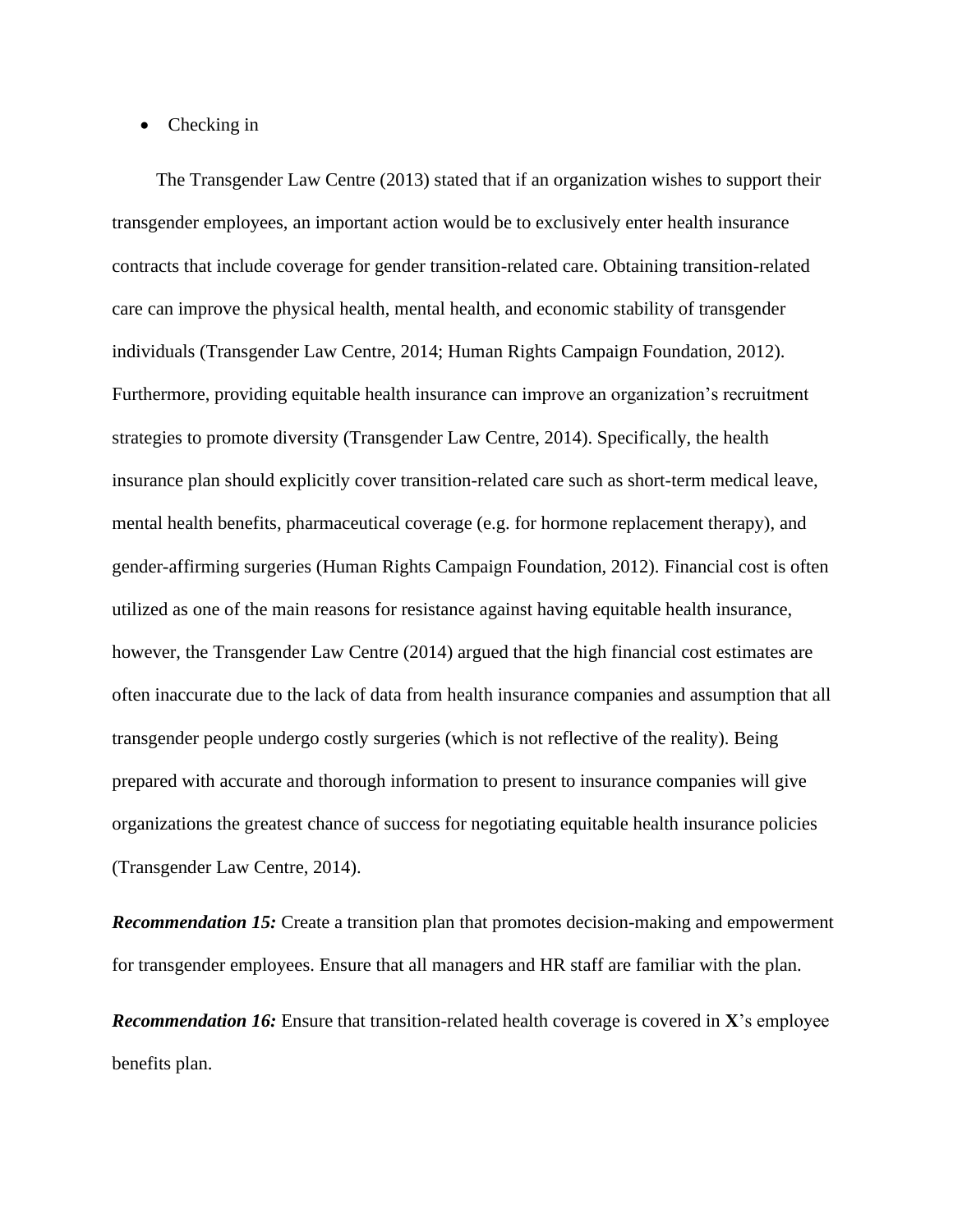#### **All-Gender Washrooms**

Two-thirds of transgender Ontarians have avoided a public space because of fear of harassment, and washrooms are the most frequently avoided space (Scheim et al., 2014). **X**'s **LOCATION A** has single-stalled all-gender washrooms on the ground floor, near client-facing services, but lacks an all-gender washroom on the second floor, where most of the employees' office spaces are located. Access to washrooms is a health and safety matter (Occupational Safety and Health Administration, 2015). If a transgender employee who works in the office spaces feels uncomfortable in using gendered washrooms, they must travel to the ground floor to utilize a single-stalled washroom. This situation singles out transgender people and creates a barrier for accessing washrooms.

*Recommendation 17:* Designate all-gender washrooms on the second floor of the **LOCATION A** and **LOCATION B**.

#### **Moving Forward**

This plan only covers the basic recommendations of promoting inclusivity for transgender clients and staff members. Moving beyond the organization and working with community partners would be the next step; for example, ensuring that referral processes are seamless to prevent transgender clients from having to repeatedly explain their identities. **X** should also commit to collecting inclusive demographic data to better understand the needs and barriers of the populations that the organization serves. The Transgender Inclusivity Organization Plan will need to be periodically revisited and updated to reflect the evolving needs of the transgender community. Learning and supporting transgender individuals are ongoing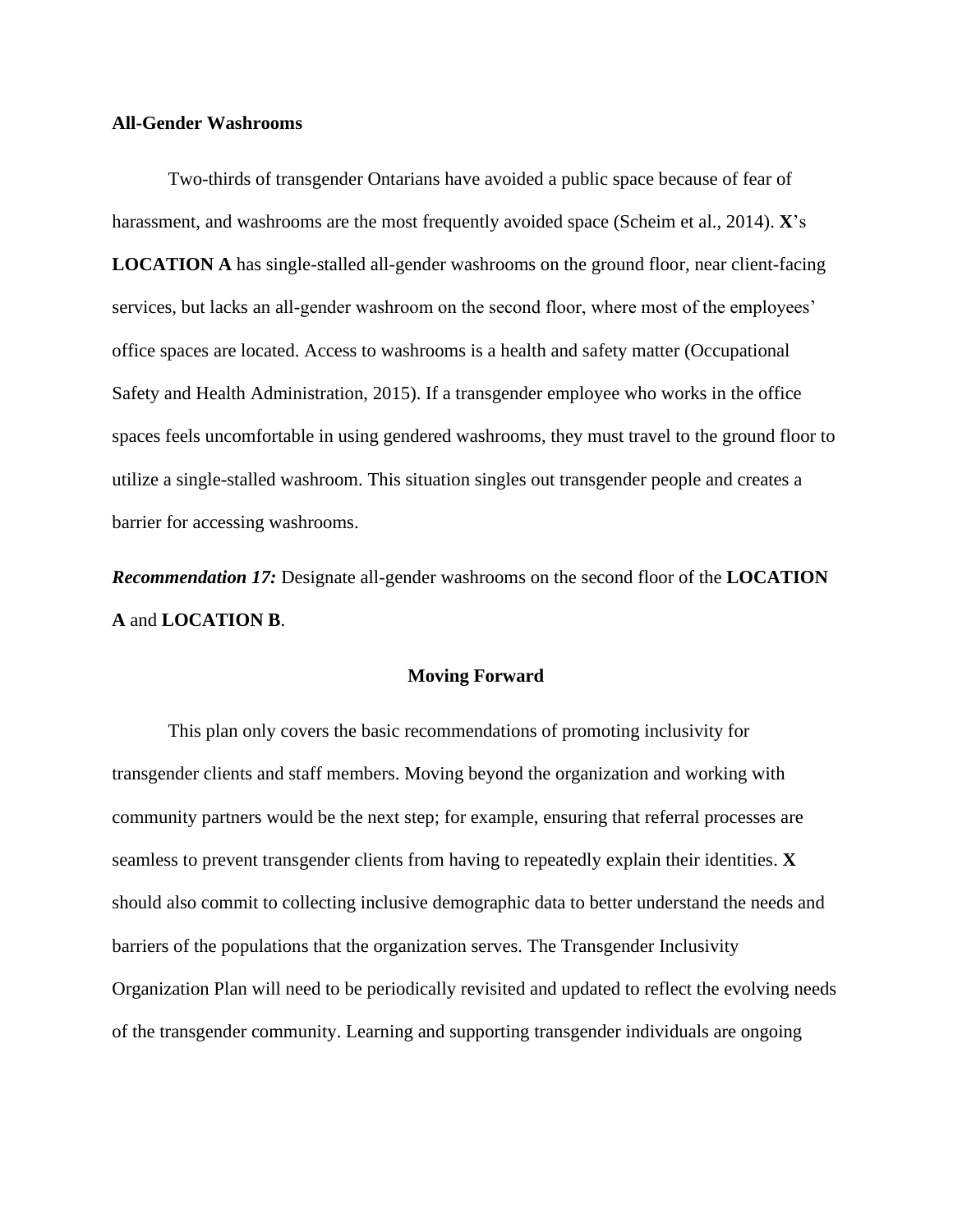processes; **X** must commit resources to implement the recommendations and continue to do better.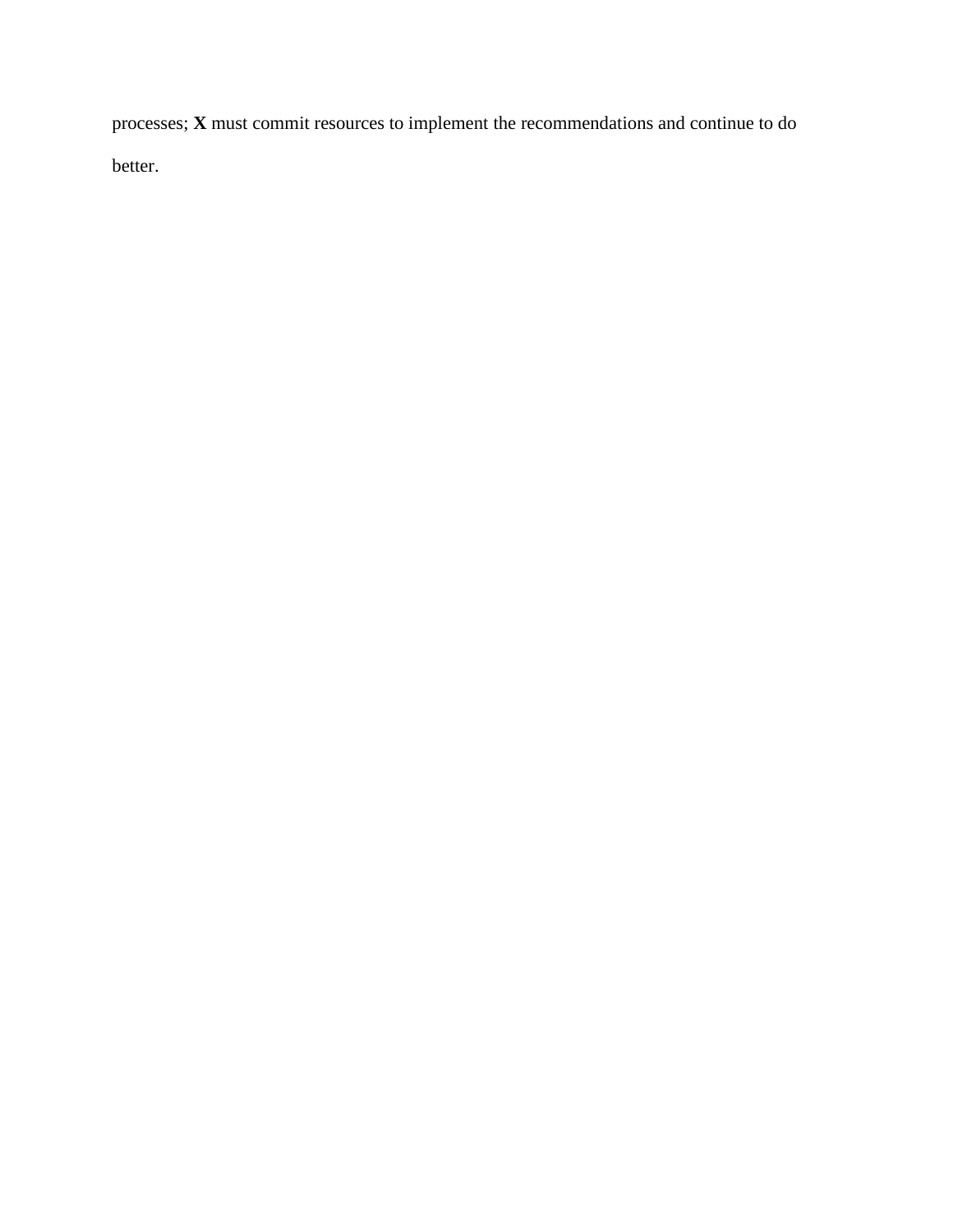#### References

- Bauer, G. R., Hammond, R., Travers, R., Kaay, M., Hohenadel, K. M., & Boyce. M. (2009). "I don't think this is theoretical; this is our lives": How erasure impacts health care for transgender people. *Journal of The Association of Nurses in AIDS Care, 20*(5), 348-361. <https://doi.org/10.1016/j.jana.2009.07.004>
- Bauer, G. R., Nussbaum, N., Travers, R., Munro, L., Pyne, J., & Redman, N. (2011). We've got work to do: Workplace discrimination and employment challenges for trans people in Ontario. *Trans PULSE e-Bulletin, 2*(1), 1-3. [http://transpulseproject.ca/wp](http://transpulseproject.ca/wp-content/uploads/2011/05/E3English.pdf)[content/uploads/2011/05/E3English.pdf](http://transpulseproject.ca/wp-content/uploads/2011/05/E3English.pdf)
- Giblon, R., & Bauer, G.R. (2017). Health care availability, quality, and unmet need: A comparison of transgender and cisgender residents of Ontario, Canada. *BMC Health Services Research, 17*(283), 1-10.<https://doi.org/10.1186/s12913-017-2226-z>
- Human Rights Campaign Foundation. (2012). *Transgender-Inclusive Health Care Coverage and the Corporate Equality Index*.

[https://assets2.hrc.org/files/assets/resources/Transgender\\_Healthcare\\_White\\_Paper\\_4.pdf?](https://assets2.hrc.org/files/assets/resources/Transgender_Healthcare_White_Paper_4.pdf?_ga=2.80639703.1194970757.1527622742-166987476.1527021183) [\\_ga=2.80639703.1194970757.1527622742-166987476.1527021183](https://assets2.hrc.org/files/assets/resources/Transgender_Healthcare_White_Paper_4.pdf?_ga=2.80639703.1194970757.1527622742-166987476.1527021183)

Human Rights Campaign Foundation. (2015). Template for Gender Transition Guidelines. [https://assets2.hrc.org/files/images/general/Module\\_4x\\_Gender\\_Transition\\_Guidelines\\_Te](https://assets2.hrc.org/files/images/general/Module_4x_Gender_Transition_Guidelines_Template.pdf) [mplate.pdf](https://assets2.hrc.org/files/images/general/Module_4x_Gender_Transition_Guidelines_Template.pdf)

*Human Rights Code*, RSO 1990, c H-19.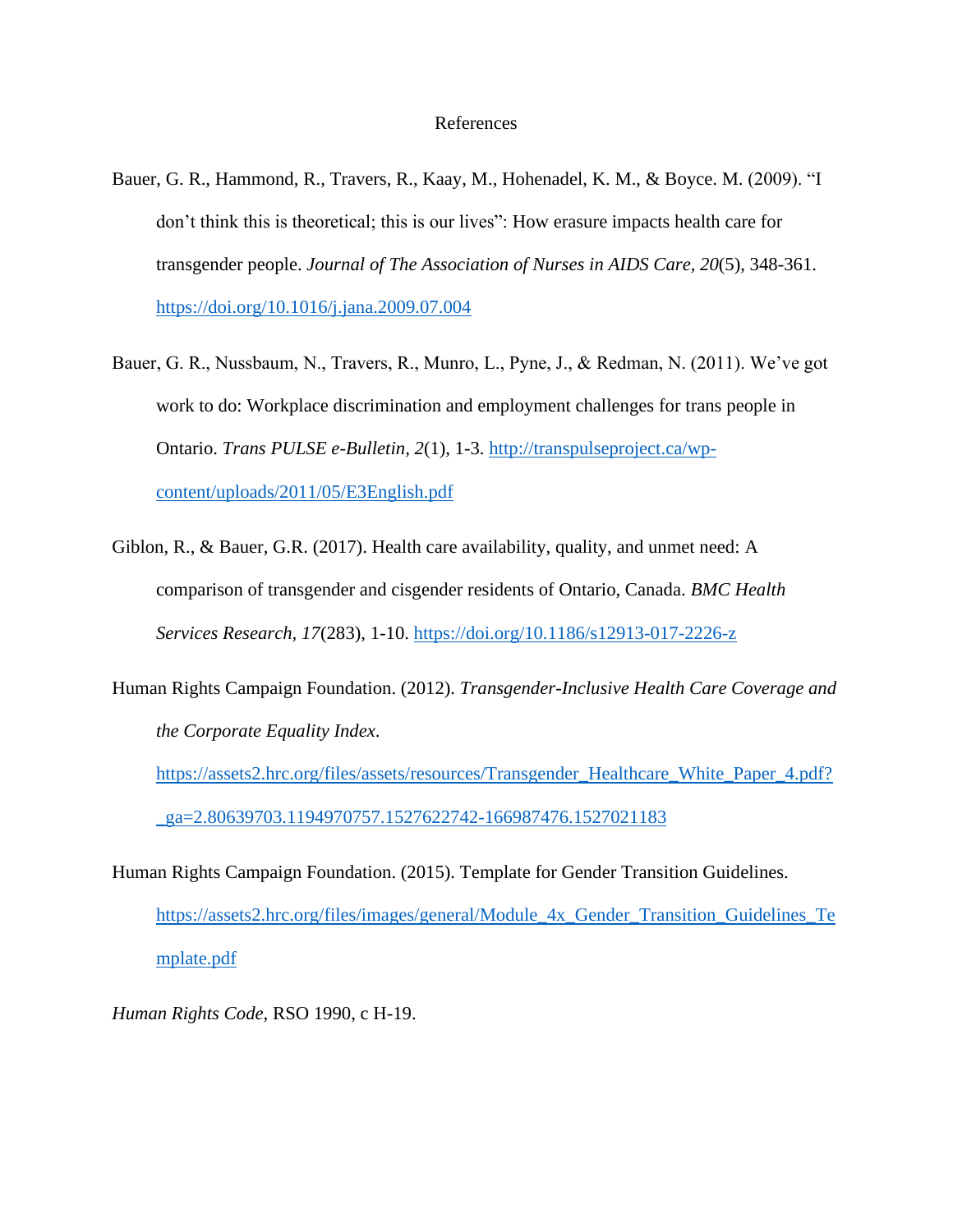- Hunt, S. (2016). *An Introduction to the Health of Two-Spirit People: Historical, contemporary and emergent issues.* [https://www.nccih.ca/docs/emerging/RPT-HealthTwoSpirit-Hunt-](https://www.nccih.ca/docs/emerging/RPT-HealthTwoSpirit-Hunt-EN.pdf)[EN.pdf](https://www.nccih.ca/docs/emerging/RPT-HealthTwoSpirit-Hunt-EN.pdf)
- James, S. E., Herman, J. L., Rankin, S., Keisling, M., Mottet, L., & Anafi, M. (2016). *The Report of the 2015 U.S. Transgender Survey*. Washington, DC: National Center for Transgender Equality

Ministry of Health and Long-Term Care. (2018). *Ontario Public Health Standards: Requirements for Programs, Services, and Accountability*. [http://www.health.gov.on.ca/en/pro/programs/publichealth/oph\\_standards/docs/protocols\\_](http://www.health.gov.on.ca/en/pro/programs/publichealth/oph_standards/docs/protocols_guidelines/Ontario_Public_Health_Standards_2018_en.pdf) [guidelines/Ontario\\_Public\\_Health\\_Standards\\_2018\\_en.pdf](http://www.health.gov.on.ca/en/pro/programs/publichealth/oph_standards/docs/protocols_guidelines/Ontario_Public_Health_Standards_2018_en.pdf)

- Moseson, H., Zazanis, N., Goldberg, E., Fix, L., Durden, M., Stoeffler, A., Hastings, J., Cudlitz, L., Lesser-Lee, B., Letcher, L., Reyes, A., & Obedin-Maliver, J. (2020). The imperative for transgender and gender nonbinary inclusion. *Obstetrics & Gynecology, 135*(5), 1059-1068. <https://doi.org/10.1097/AOG.0000000000003816>
- Occupational Safety and Health Administration. (2015). *Guidance to Employers: Best Practices - A Guide to Restroom Access for Transgender Workers.*  <https://www.osha.gov/sites/default/files/publications/OSHA3795.pdf>
- Ontario HIV Treatment Network. (2017). *Barriers to accessing health care among transgender individuals.* [https://www.ohtn.on.ca/wp](https://www.ohtn.on.ca/wp-content/uploads/2017/10/RR119_transgender_barriers.pdf)[content/uploads/2017/10/RR119\\_transgender\\_barriers.pdf](https://www.ohtn.on.ca/wp-content/uploads/2017/10/RR119_transgender_barriers.pdf)